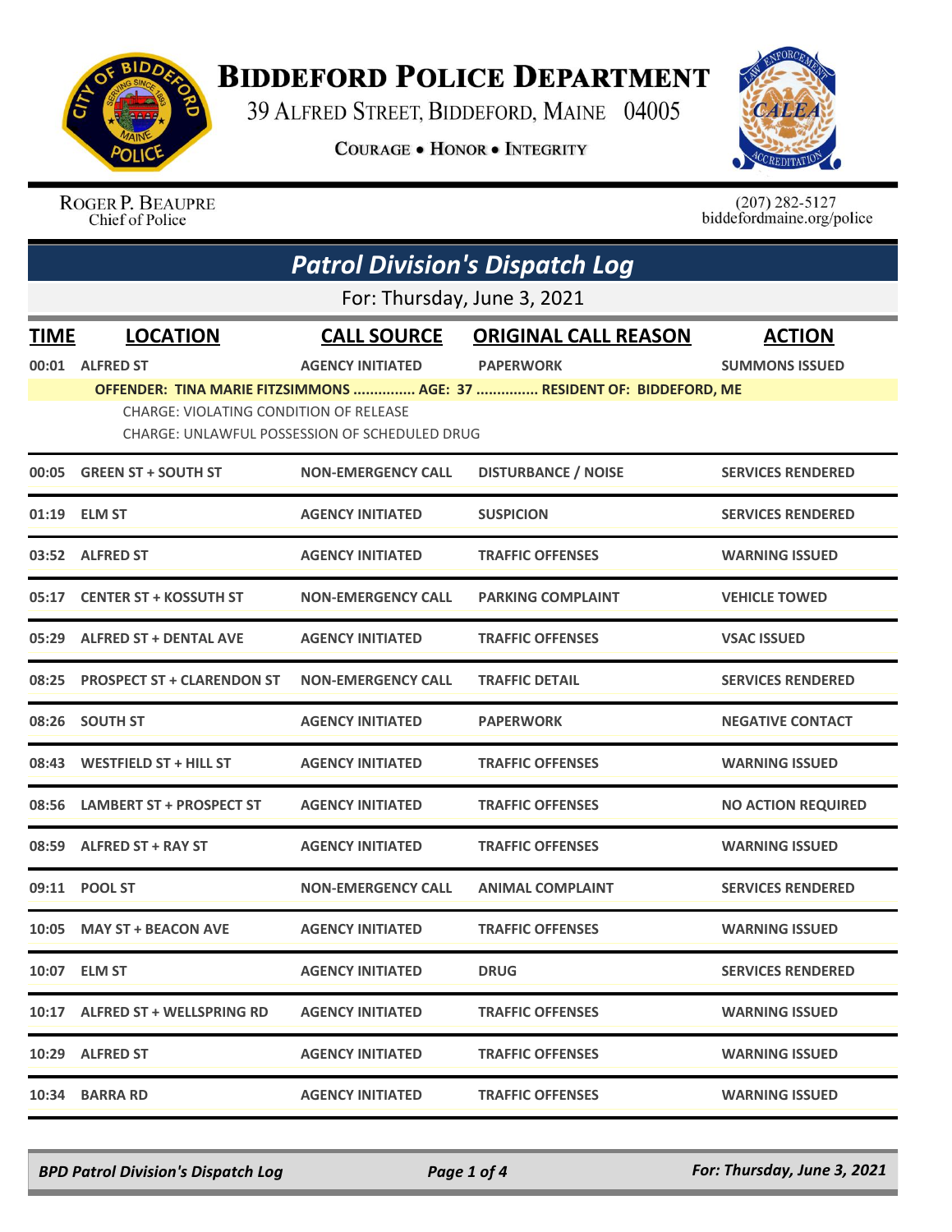| <b>TIME</b> | <b>LOCATION</b><br>10:38 ALFRED ST | <b>CALL SOURCE</b><br><b>AGENCY INITIATED</b> | <b>ORIGINAL CALL REASON</b><br><b>TRAFFIC OFFENSES</b> | <b>ACTION</b><br><b>WARNING ISSUED</b> |
|-------------|------------------------------------|-----------------------------------------------|--------------------------------------------------------|----------------------------------------|
| 10:42       | <b>BARRA RD</b>                    | <b>AGENCY INITIATED</b>                       | <b>TRAFFIC OFFENSES</b>                                | <b>WARNING ISSUED</b>                  |
| 10:50       | <b>ALFRED ST</b>                   | <b>AGENCY INITIATED</b>                       | <b>TRAFFIC OFFENSES</b>                                | <b>WARNING ISSUED</b>                  |
| 11:16       | <b>HIGH ST</b>                     | <b>NON-EMERGENCY CALL</b>                     | <b>CIVIL COMPLAINT</b>                                 | <b>CIVIL COMPLAINT</b>                 |
| 11:36       | <b>MARINER WAY</b>                 | <b>NON-EMERGENCY CALL</b>                     | <b>ANIMAL COMPLAINT</b>                                | <b>SERVICES RENDERED</b>               |
| 11:46       | <b>ELM ST + GOOCH ST</b>           | E-911 CALL                                    | 911 MISUSE                                             | <b>DISPATCH HANDLED</b>                |
| 12:00       | <b>MAINE TPKE</b>                  | <b>E-911 CALL</b>                             | 911 MISUSE                                             | <b>DISPATCH HANDLED</b>                |
| 12:05       | <b>ANDREWS RD</b>                  | <b>E-911 CALL</b>                             | 911 MISUSE                                             | <b>DISPATCH HANDLED</b>                |
| 12:06       | <b>BRIARWOOD DR</b>                | <b>WALK-IN AT STATION</b>                     | <b>PAPERWORK</b>                                       | <b>SERVICES RENDERED</b>               |
|             | 12:15 HILL ST                      | <b>NON-EMERGENCY CALL</b>                     | <b>ANIMAL COMPLAINT</b>                                | <b>SERVICES RENDERED</b>               |
| 12:28       | <b>ELM ST</b>                      | <b>E-911 CALL</b>                             | 911 MISUSE                                             | <b>DISPATCH HANDLED</b>                |
| 12:33       | <b>HARDING ST</b>                  | <b>NON-EMERGENCY CALL</b>                     | <b>MOTOR VEHICLE THEFT</b>                             | <b>NO ACTION REQUIRED</b>              |
| 12:35       | <b>POOL ST</b>                     | <b>AGENCY INITIATED</b>                       | <b>SEX OFFENDER COMPLIANCE CHK</b>                     | <b>NEGATIVE CONTACT</b>                |
| 12:46       | <b>MAIN ST</b>                     | <b>E-911 CALL</b>                             | 911 MISUSE                                             | <b>SERVICES RENDERED</b>               |
| 12:55       | <b>AMHERST ST</b>                  | <b>NON-EMERGENCY CALL</b>                     | <b>SEX OFFENDER COMPLIANCE CHK</b>                     | <b>SERVICES RENDERED</b>               |
| 12:57       | <b>PROSPECT ST</b>                 | <b>RADIO</b>                                  | <b>SEX OFFENDER COMPLIANCE CHK</b>                     | <b>NEGATIVE CONTACT</b>                |
|             | 12:58 BACON ST                     | <b>RADIO</b>                                  | <b>SEX OFFENDER COMPLIANCE CHK</b>                     | <b>NEGATIVE CONTACT</b>                |
|             | 13:09 BACON ST                     | <b>RADIO</b>                                  | <b>SEX OFFENDER COMPLIANCE CHK</b>                     | <b>NEGATIVE CONTACT</b>                |
|             | 13:23 LINDALE AVE + ELM ST         | <b>AGENCY INITIATED</b>                       | <b>TRAFFIC OFFENSES</b>                                | <b>NO ACTION REQUIRED</b>              |
|             | 13:29 ELM ST + WACO DR             | <b>AGENCY INITIATED</b>                       | <b>TRAFFIC OFFENSES</b>                                | <b>WARNING ISSUED</b>                  |
|             | 14:09 ELM ST + PINE ST             | <b>E-911 CALL</b>                             | 911 MISUSE                                             | <b>DISPATCH HANDLED</b>                |
| 14:09       | <b>SULLIVAN ST</b>                 | <b>NON-EMERGENCY CALL</b>                     | <b>HARASSMENT</b>                                      | <b>SERVICES RENDERED</b>               |
|             | 14:18 POOL ST + PARENT AVE         | <b>NON-EMERGENCY CALL</b>                     | <b>SUSPICION</b>                                       | <b>BUILDING CHECK/SECURE</b>           |
|             | 14:24 ELM ST + PINE ST             | <b>NON-EMERGENCY CALL</b>                     | <b>JUVENILE OFFENSES</b>                               | <b>NEGATIVE CONTACT</b>                |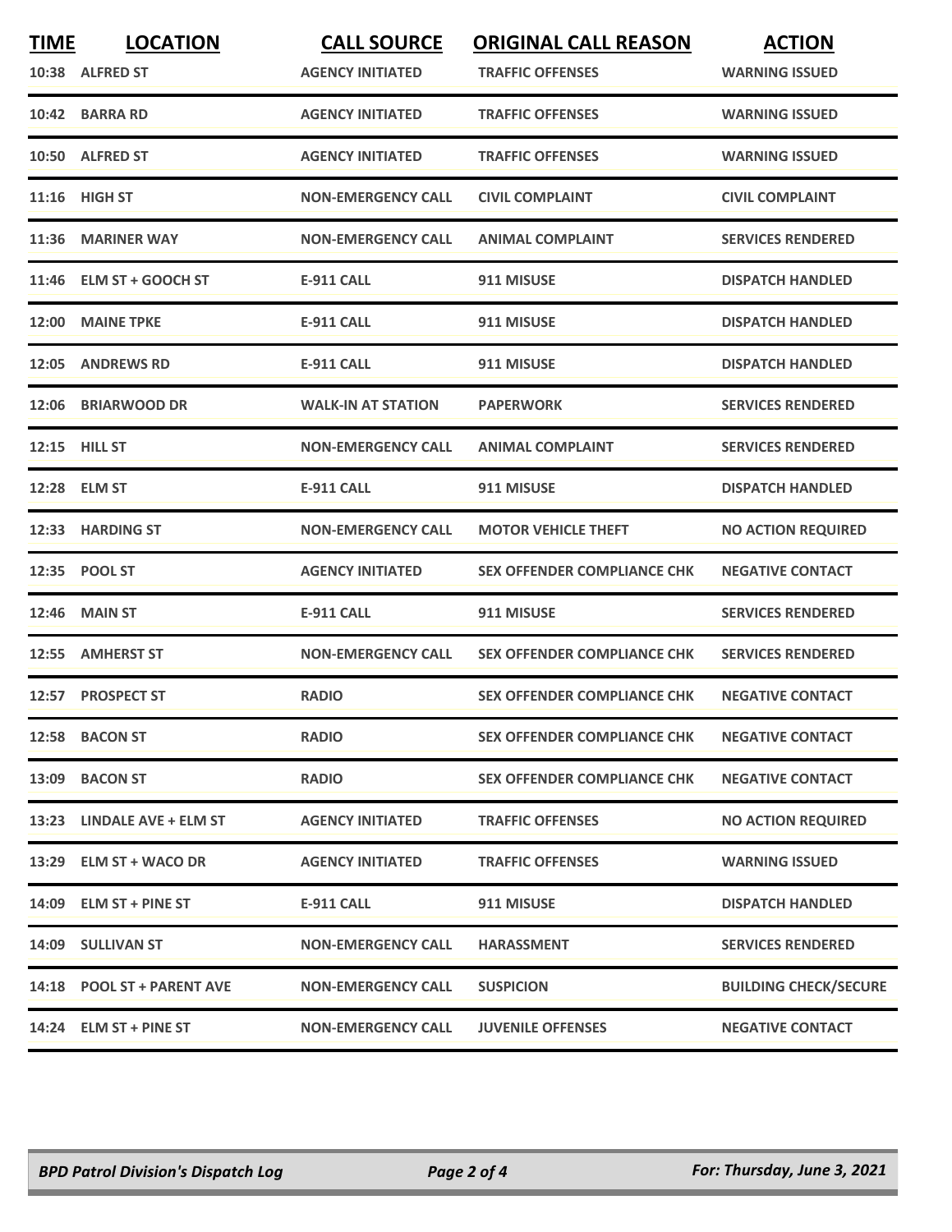**TIME LOCATION CALL SOURCE ORIGINAL CALL REASON ACTION**

**15:06 PROSPECT ST NON-EMERGENCY CALL ASSIST OTHER AGENCY ARREST(S) MADE**

**OFFENDER: SOPHEA VA ............... AGE: 32 ............... RESIDENT OF: BIDDEFORD, ME** CHARGE: REFUSING TO SUBMIT TO ARREST OR DETENTION, BODILY INJURY CHARGE: VIOLATING CONDITION OF RELEASE

|       | 15:26 HILL ST                   | <b>E-911 CALL</b>         | <b>TRESPASSING</b>                 | <b>SERVICES RENDERED</b>  |
|-------|---------------------------------|---------------------------|------------------------------------|---------------------------|
|       | 15:32 MAIN ST                   | <b>E-911 CALL</b>         | <b>ASSIST CITIZEN</b>              | <b>SERVICES RENDERED</b>  |
|       | 15:39 SOUTH ST                  | <b>AGENCY INITIATED</b>   | <b>TRAFFIC OFFENSES</b>            | <b>WARNING ISSUED</b>     |
| 15:40 | <b>MEDICAL CENTER DR</b>        | <b>NON-EMERGENCY CALL</b> | <b>MENTAL ILLNESS CASES</b>        | <b>NO ACTION REQUIRED</b> |
|       | 15:51 SOUTH ST + HAYFIELD RD    | <b>AGENCY INITIATED</b>   | <b>TRAFFIC OFFENSES</b>            | <b>WARNING ISSUED</b>     |
|       | 16:14 ALFRED ST                 | <b>WALK-IN AT STATION</b> | <b>CIVIL COMPLAINT</b>             | <b>CIVIL COMPLAINT</b>    |
|       | 16:15 RIVER RD + GARDEN DR      | <b>AGENCY INITIATED</b>   | <b>TRAFFIC OFFENSES</b>            | <b>VSAC ISSUED</b>        |
|       | 16:29 BACON ST                  | <b>E-911 CALL</b>         | <b>HARASSMENT</b>                  | <b>UNFOUNDED</b>          |
|       | 16:37 ALFRED ST + BACON ST      | <b>AGENCY INITIATED</b>   | <b>TRAFFIC OFFENSES</b>            | <b>WARNING ISSUED</b>     |
|       | 16:49 ALFRED ST                 | <b>NON-EMERGENCY CALL</b> | <b>SUSPICION</b>                   | <b>SERVICES RENDERED</b>  |
|       | 16:50 POOL ST + TRIX LN         | <b>AGENCY INITIATED</b>   | <b>TRAFFIC OFFENSES</b>            | <b>VSAC ISSUED</b>        |
| 17:00 | <b>HILL ST</b>                  | <b>AGENCY INITIATED</b>   | <b>TRAFFIC OFFENSES</b>            | <b>WARNING ISSUED</b>     |
| 17:00 | <b>JACQUELINE DR</b>            | <b>NON-EMERGENCY CALL</b> | <b>BURGLARY OF A MOTOR VEHICLE</b> | <b>REPORT TAKEN</b>       |
|       | 17:02 ALFRED ST                 | <b>NON-EMERGENCY CALL</b> | <b>ARTICLES LOST/FOUND</b>         | <b>NO ACTION REQUIRED</b> |
|       | 17:12 HILL ST + PARKER RIDGE RD | <b>AGENCY INITIATED</b>   | <b>TRAFFIC OFFENSES</b>            | <b>WARNING ISSUED</b>     |
|       | 17:14 VICTORY LN                | <b>E-911 CALL</b>         | 911 MISUSE                         | <b>NEGATIVE CONTACT</b>   |
|       | 17:27 ALFRED ST                 | <b>NON-EMERGENCY CALL</b> | <b>ASSIST CITIZEN</b>              | <b>REPORT TAKEN</b>       |
|       | 17:33 BRACKETT ST               | <b>WALK-IN AT STATION</b> | <b>ARTICLES LOST/FOUND</b>         | <b>REPORT TAKEN</b>       |
|       | 17:38 ALFRED ST                 | <b>NON-EMERGENCY CALL</b> | <b>SUSPICION</b>                   | <b>SERVICES RENDERED</b>  |
|       | 17:39 SOUTH ST                  | <b>AGENCY INITIATED</b>   | <b>PAPERWORK</b>                   | <b>PAPERWORK SERVED</b>   |
|       | 17:42 HILL ST + PARKER RIDGE RD | <b>AGENCY INITIATED</b>   | <b>TRAFFIC OFFENSES</b>            | <b>VSAC ISSUED</b>        |
|       | 18:19 ELM ST                    | <b>NON-EMERGENCY CALL</b> | <b>ARTICLES LOST/FOUND</b>         | <b>NO ACTION REQUIRED</b> |
| 18:20 | <b>PIKE ST</b>                  | <b>E-911 CALL</b>         | <b>DISTURBANCE / NOISE</b>         | <b>REPORT TAKEN</b>       |